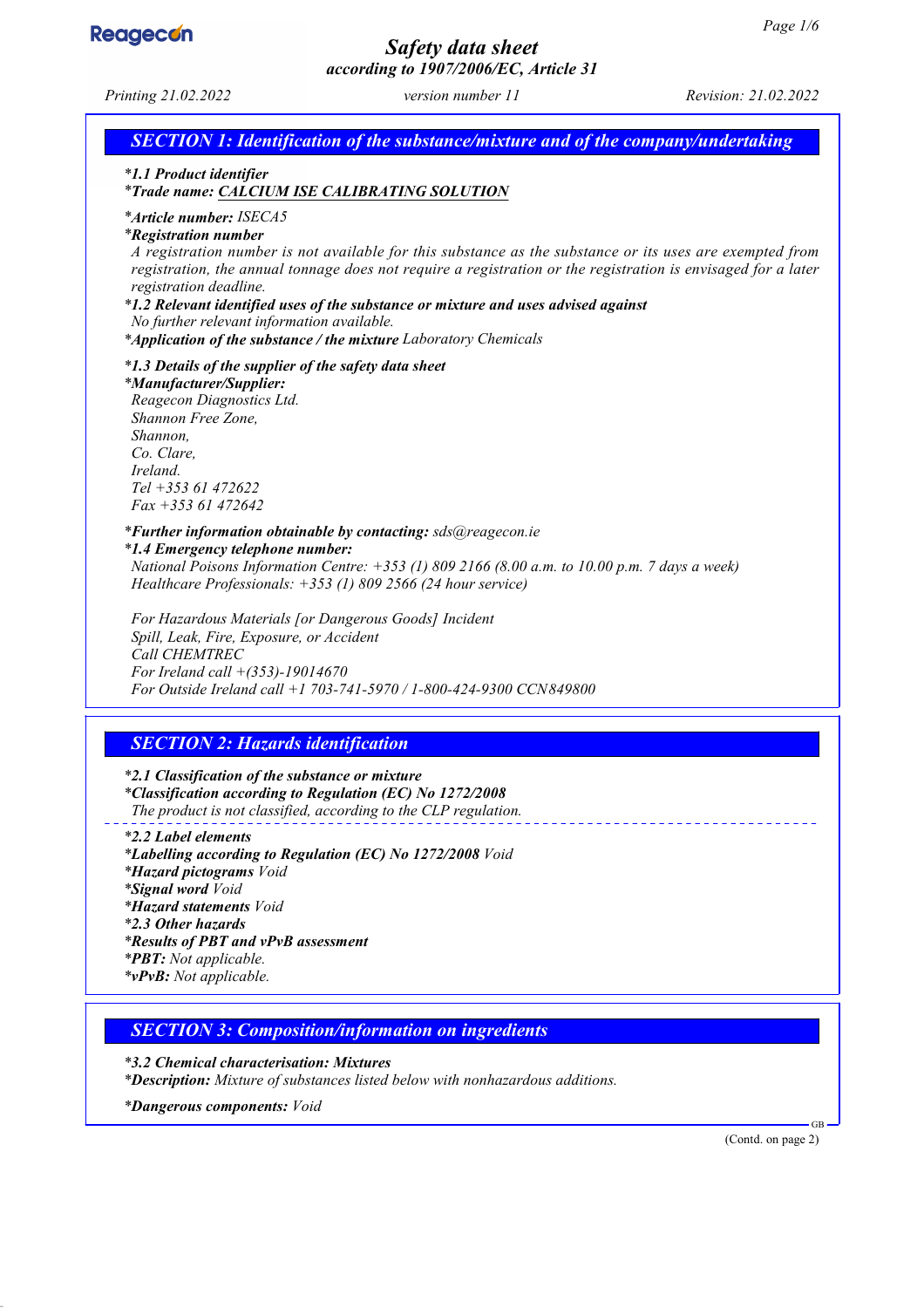# **Reagecon**

# *Safety data sheet according to 1907/2006/EC, Article 31*

*Printing 21.02.2022 version number 11 Revision: 21.02.2022*

#### *Trade name: CALCIUM ISE CALIBRATING SOLUTION*

(Contd. of page 1)

#### *SECTION 4: First aid measures*

#### *\* 4.1 Description of first aid measures*

*\* General information: No special measures required.*

#### *\* After inhalation:*

*Provide fresh air, warmth and rest. When breathing is difficult, properly trained personnel may assist affected person by administering oxygen. Obtain medical attention if any discomfort continues.*

*\* After skin contact: Generally the product does not irritate the skin.*

*\* After eye contact:*

*Promptly wash eyes with plenty of water for up to 15 minutes. Open eyes wide apart and rinse well to remove any contact lenses. Do not remove contact lenses by hand. Continue to rinse. Get medical attention if symptoms persist.*

*\* After swallowing: If symptoms persist consult doctor.*

*\* 4.2 Most important symptoms and effects, both acute and delayed No further relevant information available.*

*\* 4.3 Indication of any immediate medical attention and special treatment needed*

*No further relevant information available.*

#### *SECTION 5: Firefighting measures*

#### *\* 5.1 Extinguishing media*

*\* Suitable extinguishing agents:*

*Indications shall be given whether any extinguishing media are inappropriate for a particular situation involving the substance or mixture*

*Use fire extinguishing methods suitable to surrounding conditions.*

*\* 5.2 Special hazards arising from the substance or mixture No further relevant information available.*

#### *\* 5.3 Advice for firefighters*

#### *\* Protective equipment:*

*Fire fighters should wear complete protective clothing including self-contained breathing apparatus. Do not breathe fumes. Keep containers cool by spraying with water if exposed to fire. Avoid run off to waterways and sewers*

# *SECTION 6: Accidental release measures*

*\* 6.1 Personal precautions, protective equipment and emergency procedures Not required.*

*\* 6.2 Environmental precautions:*

*Dilute with plenty of water.*

*Do not allow to enter sewers/ surface or ground water.*

*\* 6.3 Methods and material for containment and cleaning up:*

*Absorb with liquid-binding material (sand, diatomite, acid binders, universal binders, sawdust).*

*\* 6.4 Reference to other sections*

*No dangerous substances are released.*

*See Section 7 for information on safe handling.*

*See Section 8 for information on personal protection equipment.*

*See Section 13 for disposal information.*

# *SECTION 7: Handling and storage*

*\* 7.1 Precautions for safe handling No special measures required.*

*\* Information about fire - and explosion protection: No special measures required.*

*\* 7.2 Conditions for safe storage, including any incompatibilities \* Storage:*

*\* Requirements to be met by storerooms and receptacles: No special requirements.*

*\* Information about storage in one common storage facility: Not required.*

*\* Further information about storage conditions: None.*

(Contd. on page 3)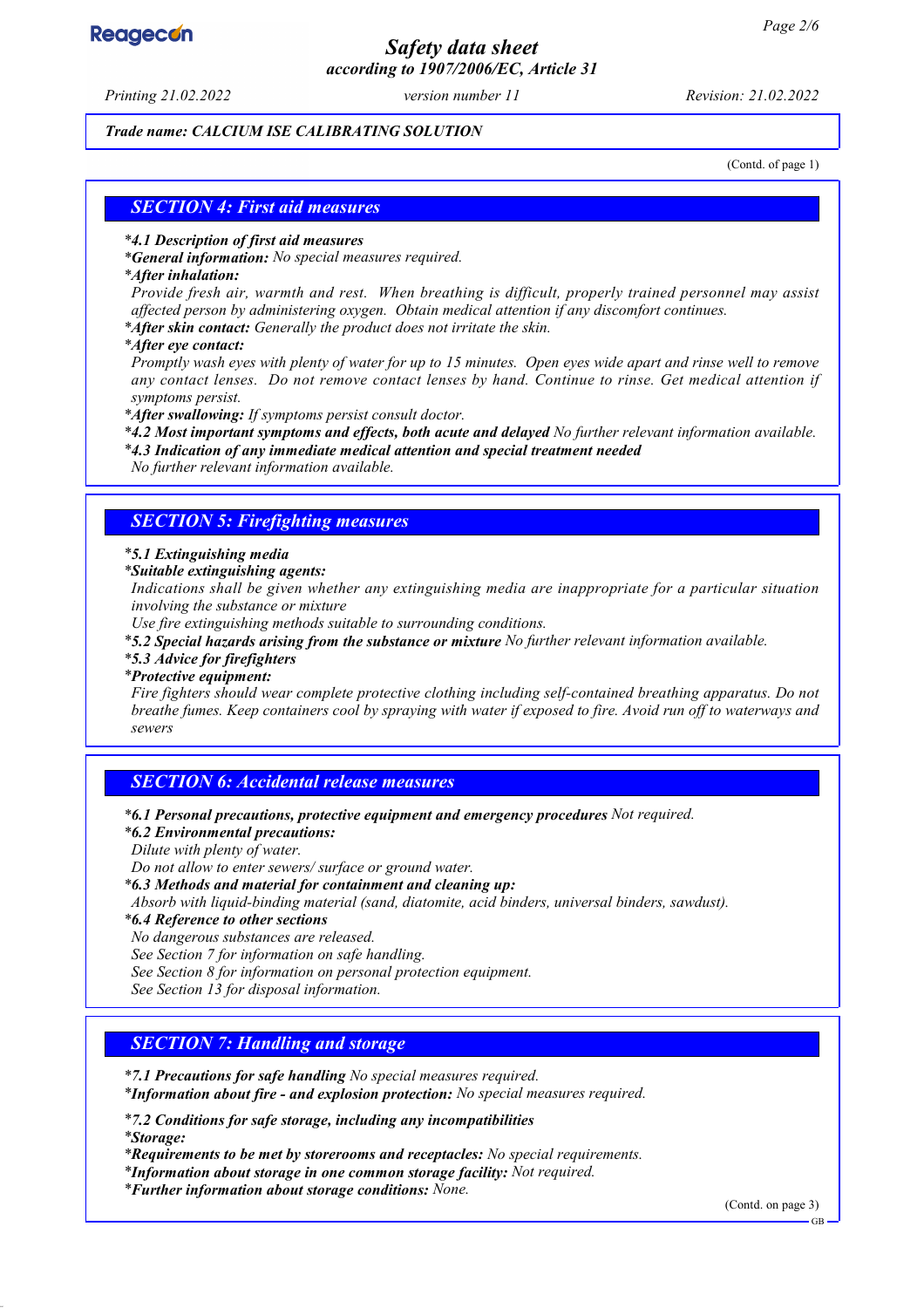# **Reagecon**

# *Safety data sheet according to 1907/2006/EC, Article 31*

*Printing 21.02.2022 version number 11 Revision: 21.02.2022*

*Trade name: CALCIUM ISE CALIBRATING SOLUTION*

(Contd. of page 2)

*\* 7.3 Specific end use(s) No further relevant information available.*

# *SECTION 8: Exposure controls/personal protection*

#### *\* 8.1 Control parameters*

*\* Engineering Controls: No further data; see item 7.*

*\* Ingredients with limit values that require monitoring at the workplace:*

*The product does not contain any relevant quantities of materials with critical values that have to be monitored at the workplace.*

*\* Additional information: The lists valid during the making were used as basis.*

#### *\* 8.2 Exposure controls*

#### *\* Personal protective equipment:*

#### *\* General protective and hygienic measures:*

*The usual precautionary measures are to be adhered to when handling chemicals.*

*\* Respiratory protection: Not required.*

#### *\* Protection of hands:*

*The glove material has to be impermeable and resistant to the product/ the substance/ the preparation. Always ensure that gloves are inspected before use.*

*Selection of protective gloves must include consideration of the penetration times along with rates of diffusion and degradation. The selected glove should comply with the specifications of EU Directive 89/686/EEC and the standard EN374 derived from it.*

#### *\* Material of gloves*

*The selection of the suitable gloves does not only depend on the material, but also on further marks of quality and varies from manufacturer to manufacturer.*

*Gloves must be inspected prior to use. Use proper glove removal technique (without touching glove's outer surface) to avoid skin contact with this product. Dispose of contaminated gloves after use in accordance with applicable laws and good laboratory practices.*

*Wash and dry hands. The selected protective gloves have to satisfy the specifications of EU Directive 89/686/ EEC and the standard EN 374 derived from it.*

*Full contact Material: Nitrile rubber Minimum layer thickness: 0.11 mm Break through time: 480 min*

*Splash contact Material: Nitrile rubber Minimum layer thickness: 0.11 mm Break through time: 480 min*

*If used in solution, or mixed with other substances, and under conditions which differ from EN 374, contact the supplier of the CE approved gloves. This recommendation is advisory only and must be evaluated by an industrial hygienist and safety officer familiar with the specific situation of anticipated use by our customers. It should not be construed as offering an approval for any specific use scenario.*

#### *\* Penetration time of glove material*

*In the absence of data above, the exact break through time has to be sourced from the manufacturer of the protective gloves and has to be observed. \* Eye protection:*



*Goggles recommended during refilling: Use equipment for eye protection tested and approved under appropriate government standards such as NIOSH (US) or EN 166(EU)*

(Contd. on page 4)

GB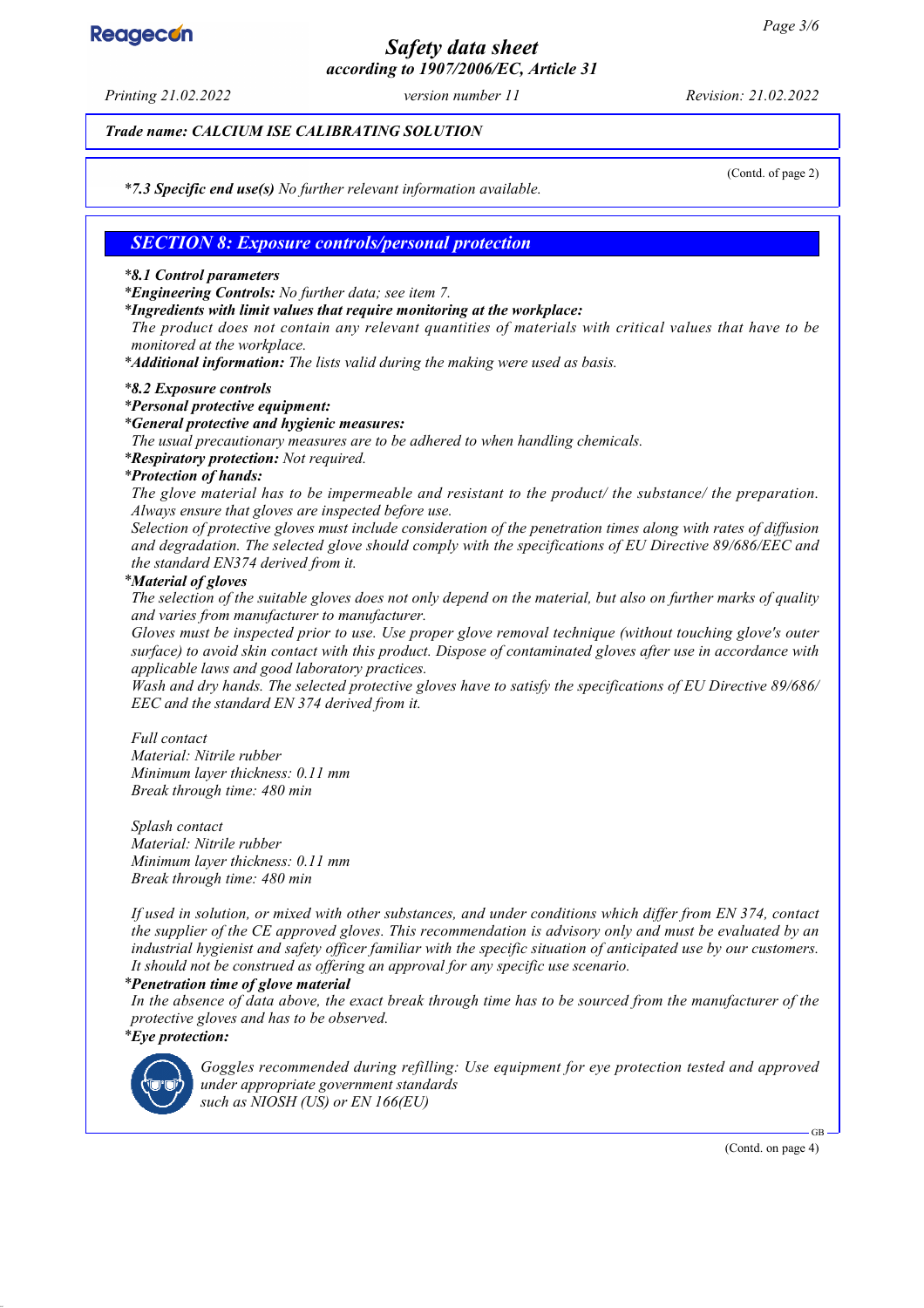# **Reagecon**

# *Safety data sheet according to 1907/2006/EC, Article 31*

*Printing 21.02.2022 version number 11 Revision: 21.02.2022*

#### *Trade name: CALCIUM ISE CALIBRATING SOLUTION*

(Contd. of page 3)

| <b>SECTION 9: Physical and chemical properties</b>                                                                |                                               |  |
|-------------------------------------------------------------------------------------------------------------------|-----------------------------------------------|--|
| *9.1 Information on basic physical and chemical properties<br><i>*General Information</i><br>*Appearance:         |                                               |  |
| Form:                                                                                                             | Liquid                                        |  |
| Colour:                                                                                                           | Colourless                                    |  |
| <i>*Odour:</i>                                                                                                    | Characteristic                                |  |
| *Odour threshold:                                                                                                 | Not determined.                               |  |
| $*_{p}H$ -value:                                                                                                  | Not determined.                               |  |
| <i>*Change in condition</i><br>Melting point/freezing point:<br>Initial boiling point and boiling range: $100 °C$ | $\theta$ °C                                   |  |
| <i>*Flash point:</i>                                                                                              | Not applicable.                               |  |
| <i>*Flammability (solid, gas):</i>                                                                                | Not applicable.                               |  |
| <i>*Decomposition temperature:</i>                                                                                | Not determined.                               |  |
| <i>*Auto-ignition temperature:</i>                                                                                | Product is not selfigniting.                  |  |
| <i>*Explosive properties:</i>                                                                                     | Product does not present an explosion hazard. |  |
| <i>*Explosion limits:</i>                                                                                         |                                               |  |
| Lower:                                                                                                            | Not determined.                               |  |
| <b>Upper:</b>                                                                                                     | Not determined.                               |  |
| *Vapour pressure at 20 °C:                                                                                        | $23$ hPa                                      |  |
| *Density at 20 $^{\circ}C$ :                                                                                      | $1.00573$ g/cm <sup>3</sup>                   |  |
| <i>*Relative density</i>                                                                                          | Not determined.                               |  |
| <i>*Vapour density</i>                                                                                            | Not determined.                               |  |
| <i>*Evaporation rate</i>                                                                                          | Not determined.                               |  |
| *Solubility/ miscibility with                                                                                     |                                               |  |
| water:                                                                                                            | Fully miscible.                               |  |
| *Partition coefficient: n-octanol/water:                                                                          | Not determined.                               |  |
| <i>*Viscosity:</i>                                                                                                |                                               |  |
| Dynamic:                                                                                                          | Not determined.                               |  |
| Kinematic:                                                                                                        | Not determined.                               |  |
| *9.2 Other information                                                                                            | No further relevant information available.    |  |

# *SECTION 10: Stability and reactivity*

*\* 10.1 Reactivity No further relevant information available.*

*\* 10.2 Chemical stability*

*\* Thermal decomposition / conditions to be avoided: No decomposition if used according to specifications.*

*\* 10.3 Possibility of hazardous reactions No dangerous reactions known.*

*\* 10.4 Conditions to avoid No further relevant information available.*

*\* 10.5 Incompatible materials: No further relevant information available.*

*\* 10.6 Hazardous decomposition products: No dangerous decomposition products known.*

# *SECTION 11: Toxicological information*

*\* 11.1 Information on toxicological effects*

*\* Acute toxicity Based on available data, the classification criteria are not met.*

(Contd. on page 5)

GB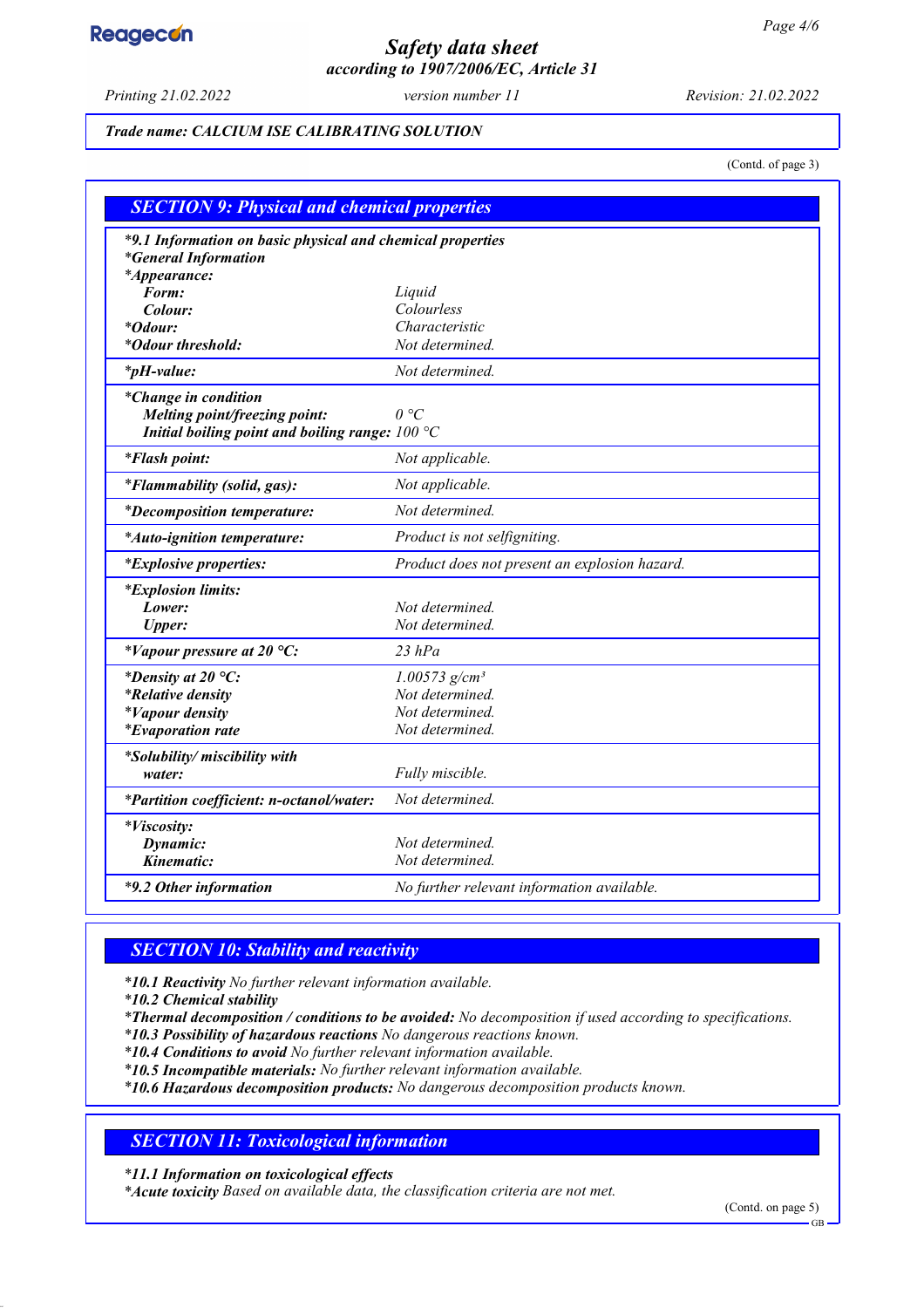

# *Safety data sheet according to 1907/2006/EC, Article 31*

*Printing 21.02.2022 version number 11 Revision: 21.02.2022*

(Contd. of page 4)

GB

*Trade name: CALCIUM ISE CALIBRATING SOLUTION*

*\* Primary irritant effect:*

*\* Skin corrosion/irritation Based on available data, the classification criteria are not met.*

*\* Serious eye damage/irritation Based on available data, the classification criteria are not met.*

*\* Respiratory or skin sensitisation Based on available data, the classification criteria are not met.*

*\* Additional toxicological information:*

*\* CMR effects (carcinogenity, mutagenicity and toxicity for reproduction)*

*\* Germ cell mutagenicity Based on available data, the classification criteria are not met.*

*\* Carcinogenicity Based on available data, the classification criteria are not met.*

*\* Reproductive toxicity Based on available data, the classification criteria are not met.*

*\* STOT-single exposure Based on available data, the classification criteria are not met.*

*\* STOT-repeated exposure Based on available data, the classification criteria are not met.*

*\* Aspiration hazard Based on available data, the classification criteria are not met.*

#### *SECTION 12: Ecological information*

*\* 12.1 Toxicity*

*\* Aquatic toxicity: No further relevant information available.*

*\* 12.2 Persistence and degradability No further relevant information available.*

*\* 12.3 Bioaccumulative potential No further relevant information available.*

*\* 12.4 Mobility in soil No further relevant information available.*

*\* Additional ecological information:*

*\* General notes:*

*Water hazard class 1 (German Regulation) (Self-assessment): slightly hazardous for water*

*Do not allow undiluted product or large quantities of it to reach ground water, water course or sewage system.*

*\* 12.5 Results of PBT and vPvB assessment*

*\* PBT: Not applicable.*

*\* vPvB: Not applicable.*

*\* 12.6 Other adverse effects No further relevant information available.*

# *SECTION 13: Disposal considerations*

*\* 13.1 Waste treatment methods*

*\* Recommendation Smaller quantities can be disposed of with household waste.*

*\* Uncleaned packaging:*

*\* Recommendation: Disposal must be made according to official regulations.*

*\* Recommended cleansing agents: Water, if necessary together with cleansing agents.*

| <b>SECTION 14: Transport information</b>               |      |                    |
|--------------------------------------------------------|------|--------------------|
| $*14.1$ UN-Number<br>*ADR, ADN, IMDG, IATA             | Void |                    |
| *14.2 UN proper shipping name<br>*ADR, ADN, IMDG, IATA | Void |                    |
| <i>*14.3 Transport hazard class(es)</i>                |      |                    |
| *ADR, ADN, IMDG, IATA<br><i>*Class</i>                 | Void |                    |
| <i>*14.4 Packing group</i><br>*ADR, IMDG, IATA         | Void |                    |
|                                                        |      | (Contd. on page 6) |